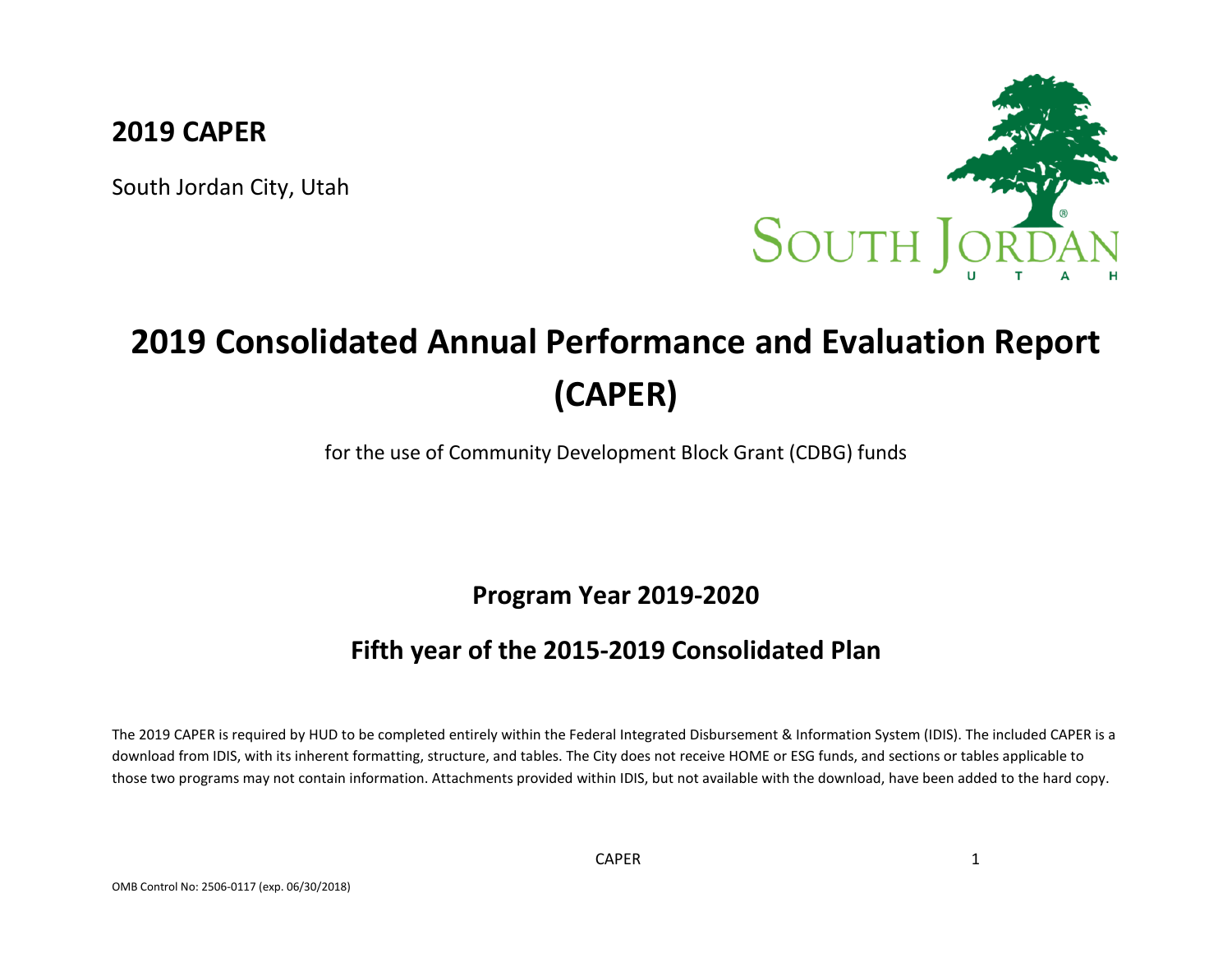# **CR-05 - Goals and Outcomes**

#### **Progress the jurisdiction has made in carrying out its strategic plan and its action plan. 91.520(a)**

This could be an overview that includes major initiatives and highlights that were proposed and executed throughout the program year.

The 2019 program year was the eighth year of the City's Community Development Block Grant (CDBG) program and the fifth year of the City's 5 year strategic plan (2015-2019 Consolidated Plan). The goals and objectives were advanced during the 2019-20 program year, in accordance with the 2019 Annual Action Plan. The 2015-2019 Consolidated Plan includes the following goals:

- Maintain existing housing
- Provide and improve adequate senior facilities
- Provide senior services
- Correct accessibility deficiencies
- Provide improvements in deficient neighborhoods
- Support essential services programs
- Support training and education programs
- Increase access to affordable housing

The 2019 Annual Action Plan (AAP) allocated funds to projects associated with two of the 2015-2019 Consolidated Plan goals: correct accessibility deficiencies and support essential services. Progress was also made on the goals of improving deficient neighborhoods and maintaining existing housing, through the completion of a past project and the revival of an old one.

When the Consolidated Plan was created, substantial goals were created for constructing rental units, serving seniors, and improving senior facilities. These goals were set early in the City's time as a CDBG recipient. As more was learned about what could be done with our amount of funding, priorities shifted from those types of projects. A significant factor in this change was learning that using CDBG funds could limit the City's Senior Center and its potential to move to county ownership. Hence, little to no progress has been made on those goals, while substantial progress has been made on the other types of goals.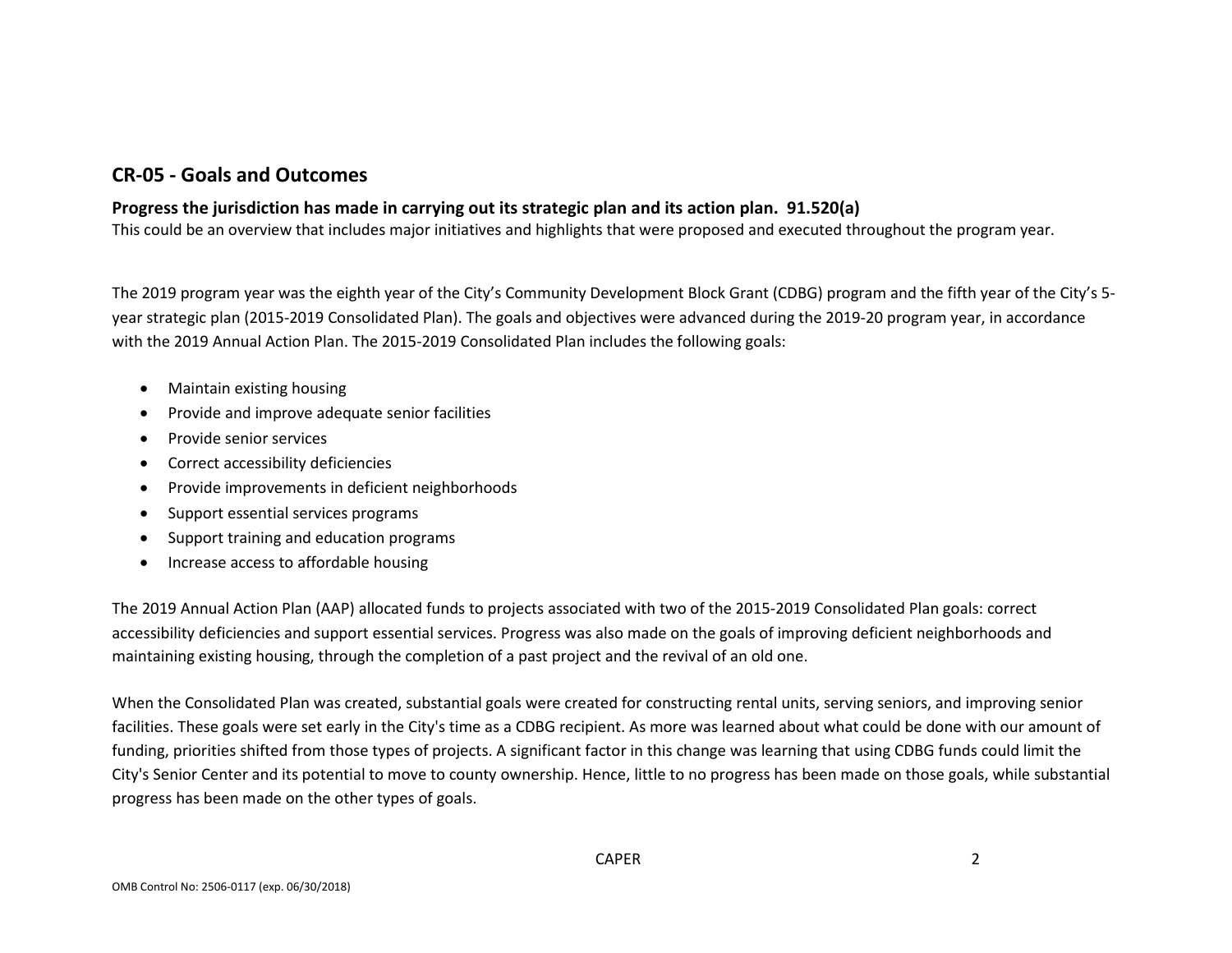#### **Comparison of the proposed versus actual outcomes for each outcome measure submitted with the consolidated plan and explain, if applicable, why progress was not made toward meeting goals and objectives. 91.520(g)**

Categories, priority levels, funding sources and amounts, outcomes/objectives, goal outcome indicators, units of measure, targets, actual outcomes/outputs, and percentage completed for each of the grantee's program year goals.

| Goal                                                    | Category                                | Source /<br>Amount | Indicator                                                                                                         | Unit of<br><b>Measure</b>           | <b>Expected</b><br><b>Strategic</b><br>Plan | Actual-<br><b>Strategic</b><br>Plan | Percent<br>Complete | <b>Expected</b><br>Program<br>Year | Actual-<br>Program<br>Year | Percent<br>Complete |
|---------------------------------------------------------|-----------------------------------------|--------------------|-------------------------------------------------------------------------------------------------------------------|-------------------------------------|---------------------------------------------|-------------------------------------|---------------------|------------------------------------|----------------------------|---------------------|
| Correct<br>accessibility<br>deficiencies                | Non-Housing<br>Community<br>Development | CDBG:<br>\$        | Other                                                                                                             | Other                               | 5                                           | 278                                 | 5,560.00%           |                                    |                            |                     |
| Increase access<br>to affordable<br>housing             | Affordable<br>Housing                   | CDBG:<br>\$0       | Rental units<br>constructed                                                                                       | Household<br>Housing<br>Unit        | 0                                           | 0                                   |                     | 4                                  | 0                          | 0.00%               |
| Increase access<br>to affordable<br>housing             | Affordable<br>Housing                   | CDBG:<br>\$0       | <b>Direct Financial</b><br>Assistance to<br>Homebuyers                                                            | <b>Households</b><br>Assisted       | 20                                          | 0                                   | 0.00%               | 4                                  | 0                          | 0.00%               |
| Maintain<br>existing housing                            | Affordable<br>Housing                   | CDBG:<br>\$        | Homeowner<br>Housing<br>Rehabilitated                                                                             | Household<br><b>Housing</b><br>Unit | 50                                          | 1                                   | 2.00%               | 10                                 | $\mathbf{1}$               | 10.00%              |
| Provide and<br>improve<br>adequate senior<br>facilities | Non-Housing<br>Community<br>Development | CDBG:<br>\$        | Public Facility or<br>Infrastructure<br>Activities other than<br>Low/Moderate<br>Income Housing<br><b>Benefit</b> | Persons<br>Assisted                 | 1000                                        | 299                                 | 29.90%              | 200                                | 0                          | 0.00%               |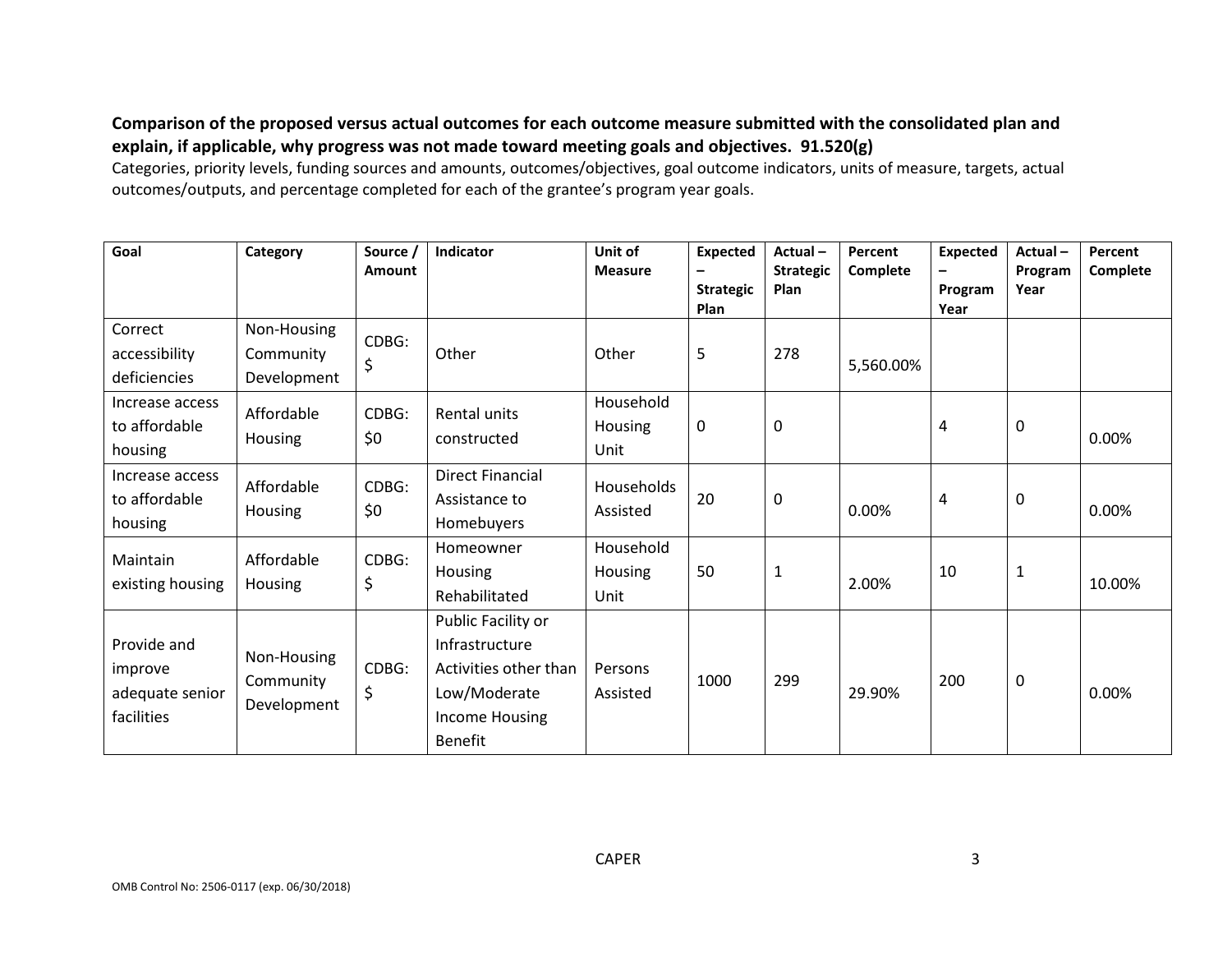| Provide<br>improvements<br>in deficient<br>neighborhoods | Non-Housing<br>Community<br>Development                                                  | CDBG:<br>\$ | Public Facility or<br>Infrastructure<br>Activities other than<br>Low/Moderate<br><b>Income Housing</b><br>Benefit | Persons<br>Assisted | $\mathbf 0$ | 2029 |        | 111 | 1960 | 1,765.77% |
|----------------------------------------------------------|------------------------------------------------------------------------------------------|-------------|-------------------------------------------------------------------------------------------------------------------|---------------------|-------------|------|--------|-----|------|-----------|
| Provide<br>improvements<br>in deficient<br>neighborhoods | Non-Housing<br>Community<br>Development                                                  | CDBG:<br>\$ | Other                                                                                                             | Other               | 15          | 0    | 0.00%  | 3   | 0    | 0.00%     |
| Provide senior<br>services                               | Non-Homeless<br><b>Special Needs</b>                                                     | CDBG:<br>\$ | Public service<br>activities other than<br>Low/Moderate<br><b>Income Housing</b><br><b>Benefit</b>                | Persons<br>Assisted | 1000        | 299  | 29.90% | 200 | 0    | 0.00%     |
| Support COVID-<br>19 relief efforts,<br>as needed        | Affordable<br>Housing<br>Non-Homeless<br><b>Special Needs</b><br>Economic<br>Development | CDBG:<br>\$ | Public service<br>activities other than<br>Low/Moderate<br><b>Income Housing</b><br><b>Benefit</b>                | Persons<br>Assisted | 48          | 0    | 0.00%  |     |      |           |
| Support COVID-<br>19 relief efforts,<br>as needed        | Affordable<br>Housing<br>Non-Homeless<br><b>Special Needs</b><br>Economic<br>Development | CDBG:<br>\$ | Jobs<br>created/retained                                                                                          | Jobs                | 5           | 0    | 0.00%  |     |      |           |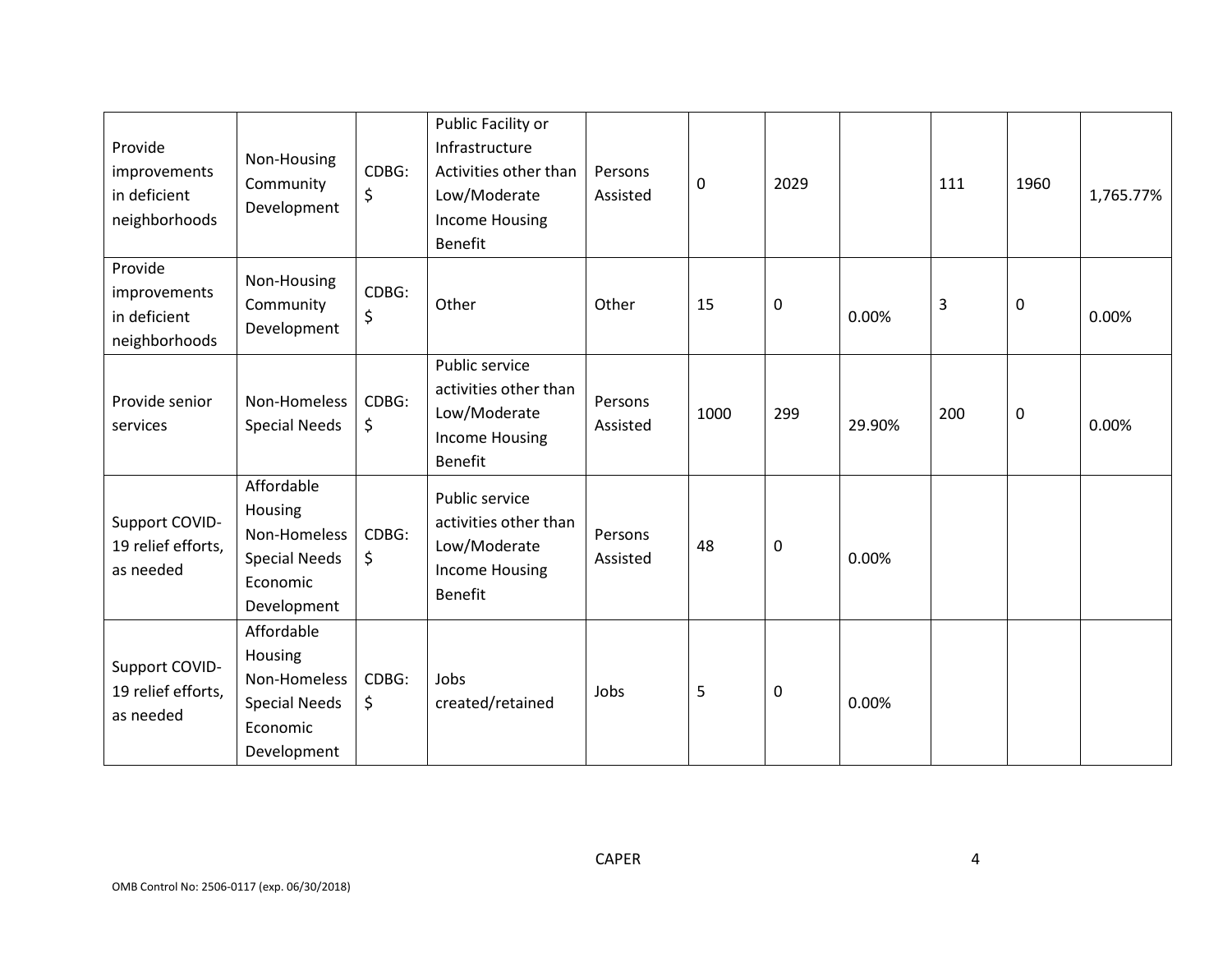| Support<br>essential<br>services and<br>training<br>programs | Homeless<br>Non-Homeless<br><b>Special Needs</b> | CDBG:<br>\$     | Public service<br>activities other than<br>Low/Moderate<br><b>Income Housing</b><br><b>Benefit</b>                       | Persons<br>Assisted | 1000        | 1542      | 154.20% | 220 | 482 | 219.09% |
|--------------------------------------------------------------|--------------------------------------------------|-----------------|--------------------------------------------------------------------------------------------------------------------------|---------------------|-------------|-----------|---------|-----|-----|---------|
| Support training<br>and education<br>programs                | Homeless<br>Non-Homeless<br><b>Special Needs</b> | CDBG:<br>\$5000 | Public Facility or<br>Infrastructure<br>Activities other than<br>Low/Moderate<br><b>Income Housing</b><br><b>Benefit</b> | Persons<br>Assisted | 20          | $\pmb{0}$ | 0.00%   |     |     |         |
| Support training<br>and education<br>programs                | Homeless<br>Non-Homeless<br><b>Special Needs</b> | CDBG:<br>\$5000 | Public service<br>activities other than<br>Low/Moderate<br><b>Income Housing</b><br><b>Benefit</b>                       | Persons<br>Assisted | $\mathbf 0$ | 40        |         | 4   | 0   | 0.00%   |

**Table 1 - Accomplishments – Program Year & Strategic Plan to Date**

# **Assess how the jurisdiction's use of funds, particularly CDBG, addresses the priorities and specific objectives identified in the plan, giving special attention to the highest priority activities identified.**

The City was awarded \$235,263 in CDBG funds for the 2020-21 program year. This was a 3% increase from the previous year's grant (\$228,033). While the City's Consolidated Plan was updated in 2015, the goals remained similar to the previous Consolidated Plan. The primary focus of funding for this program year has been a city infrastructure project to improve ADA ramps in neighborhoods throughout the City. Project is out to bid, but construction has not yet begun.

Due to a limited amount of CDBG funding, the City does not typically fund housing activities with CDBG funds. The City has carried over prioryear funding for an activity that provides accessibility upgrades and emergency home repairs. Thanks to greater coordination between the City and the subrecipient, two activities were completed, benefitting one household, with more in the works. While the City also reports on permits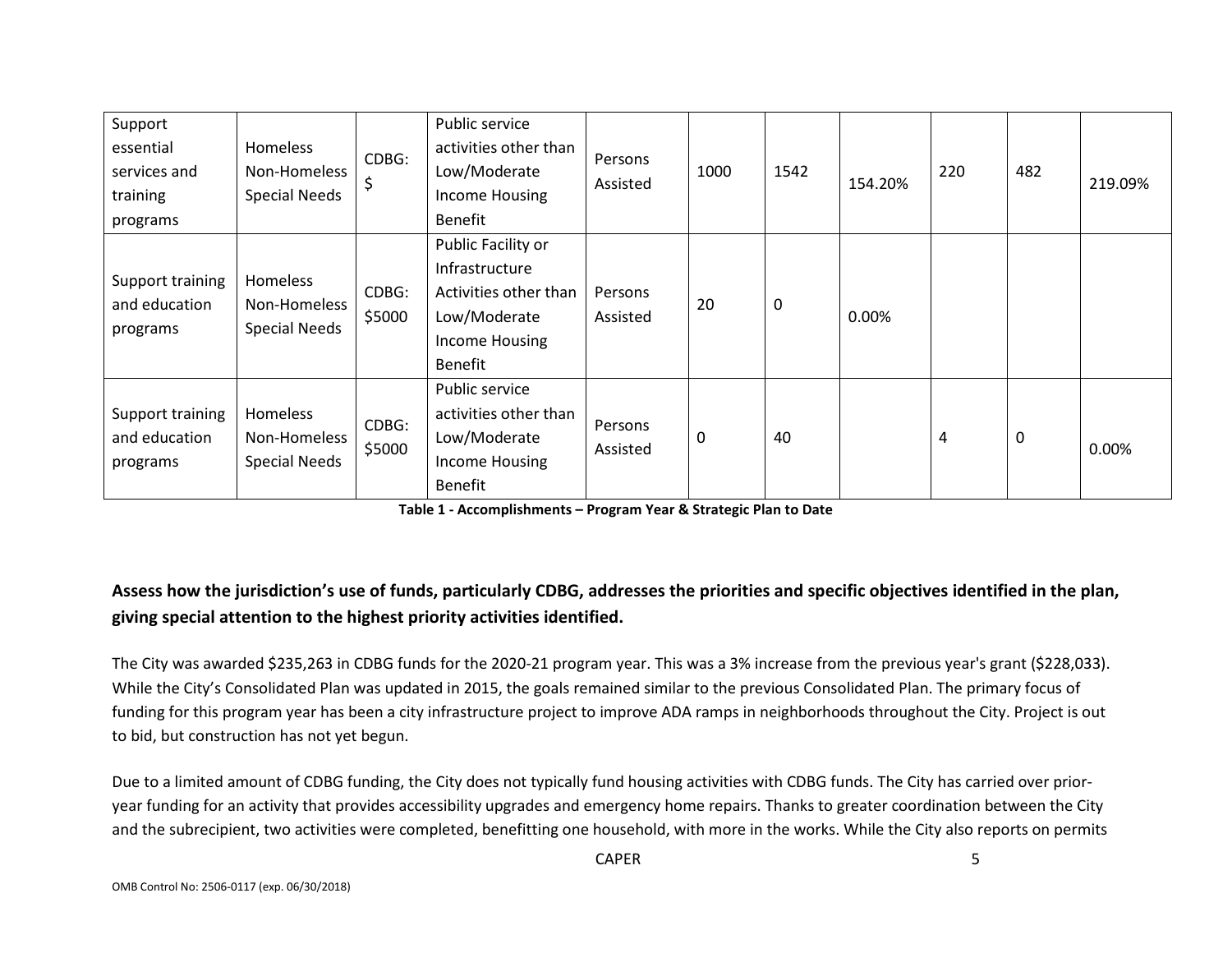issued for accessory living units during the year, based on the average rents for accessory living units qualifying as affordable, they have not been included in the accomplishments for the program year since no CDBG funding was used for constructing these units. The City issued 23 permits for accessory living units during the year, up from 19 the previous year.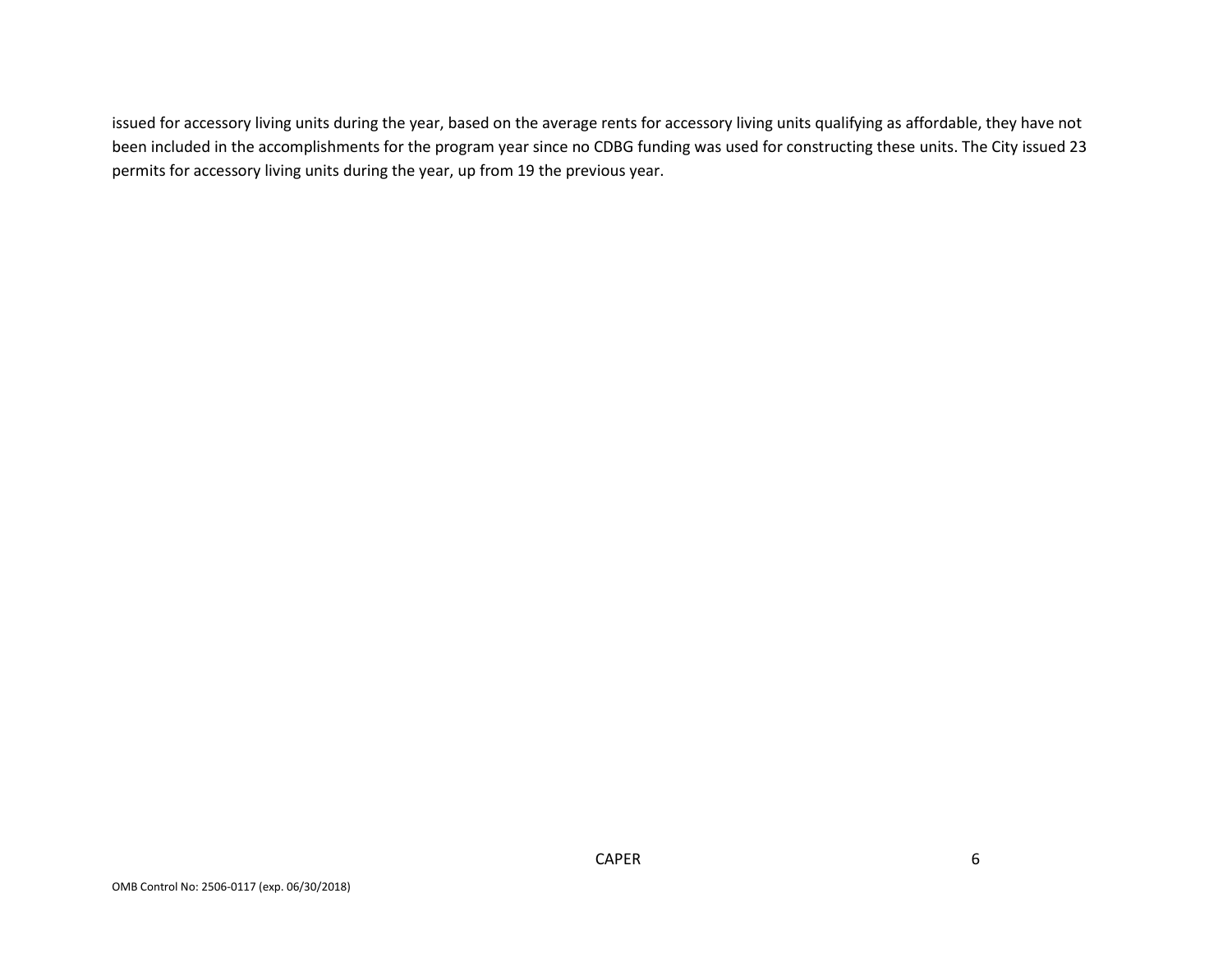# **CR-10 - Racial and Ethnic composition of families assisted**

**Describe the families assisted (including the racial and ethnic status of families assisted). 91.520(a)** 

|                                           | <b>CDBG</b> | <b>HTF</b> |
|-------------------------------------------|-------------|------------|
| White                                     | 350         |            |
| <b>Black or African American</b>          | 6           |            |
| Asian                                     | 9           |            |
| American Indian or American Native        | 3           |            |
| Native Hawaiian or Other Pacific Islander | 1           |            |
| <b>Total</b>                              | 369         |            |
| Hispanic                                  | 124         |            |
| Not Hispanic                              | 245         |            |

**Table 2 – Table of assistance to racial and ethnic populations by source of funds**

#### **Narrative**

In all cases the numbers reported are individuals. In some cases, depending on the project or activity type, those individuals are reported as a head of household and represent other individuals in the household or family. The table above, as generated by HUD, does not show beneficiaries who reported as being multi-race, hence a difference between totals here and on the goals.

The majority of reported beneficiaries are, by race, white (94.8%) and, by ethnicity, are not Hispanic (66.4%). By comparison, the most recent Census data (ACS 2018 5-year estimates) reports the City's residents as 91.9% white and 94.2% not Hispanic.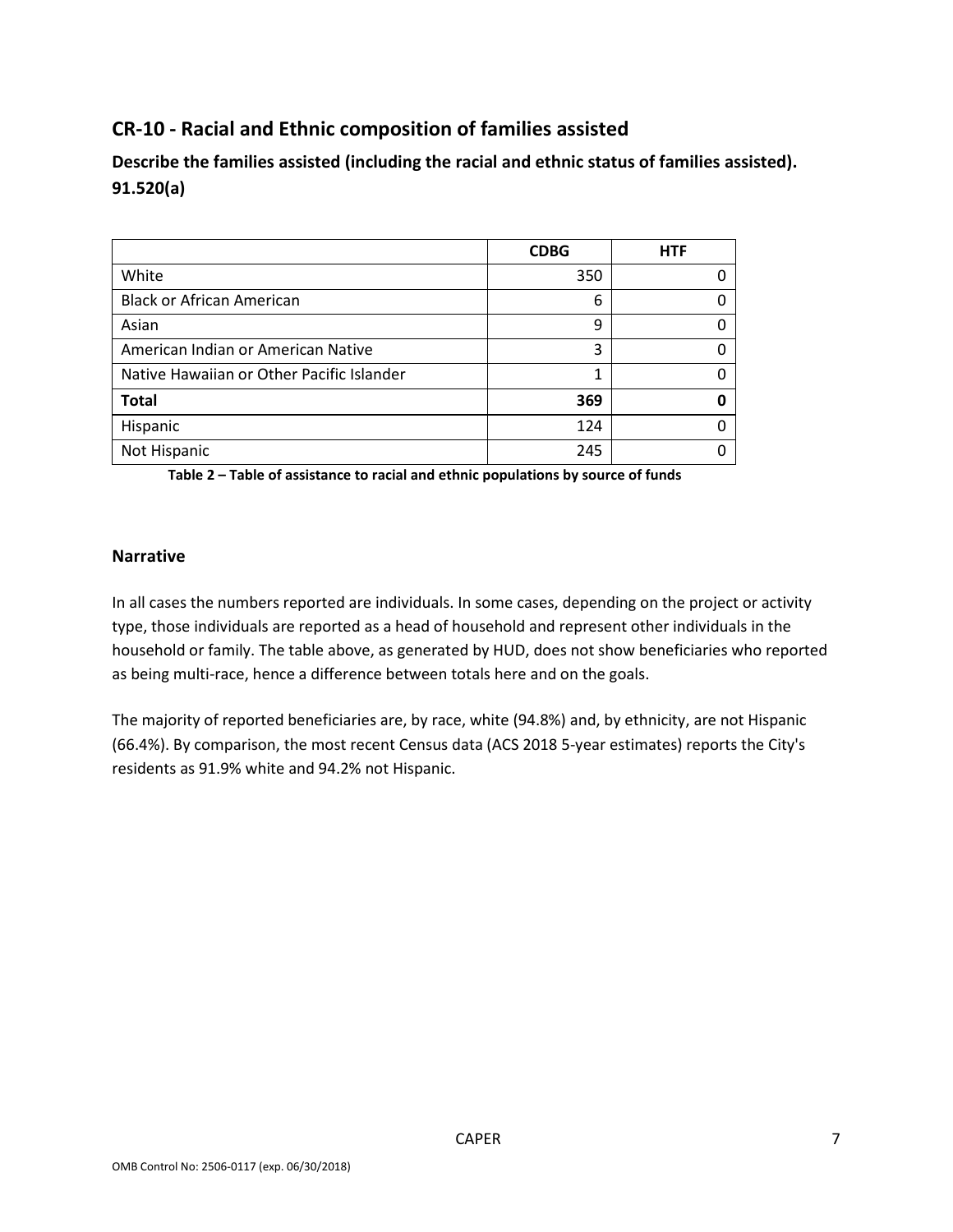# **CR-15 - Resources and Investments 91.520(a)**

| <b>Source of Funds</b> | Source           | <b>Resources Made</b><br>Available | <b>Amount Expended</b><br><b>During Program Year</b> |
|------------------------|------------------|------------------------------------|------------------------------------------------------|
| <b>CDBG</b>            | public - federal | 235,263                            | 60.702                                               |

#### **Identify the resources made available**

**Table 3 - Resources Made Available**

#### **Narrative**

The 2020-21 CDBG grant award was \$235,263, and 25.8% of the award has been drawn. The remaining balance is \$174,562. Of the remaining balance, \$16,298.25 is for planning and admin. The remainder is for the ADA ramp project on which bidding recently closed; construction is scheduled to be completed in November 2021.

#### **Identify the geographic distribution and location of investments**

| Target Area | <b>Planned Percentage of</b><br><b>Allocation</b> | <b>Actual Percentage of</b><br><b>Allocation</b> | <b>Narrative Description</b> |
|-------------|---------------------------------------------------|--------------------------------------------------|------------------------------|
|             |                                                   |                                                  |                              |

**Table 4 – Identify the geographic distribution and location of investments**

#### **Narrative**

The City has not identified nor distributed funds according to target areas.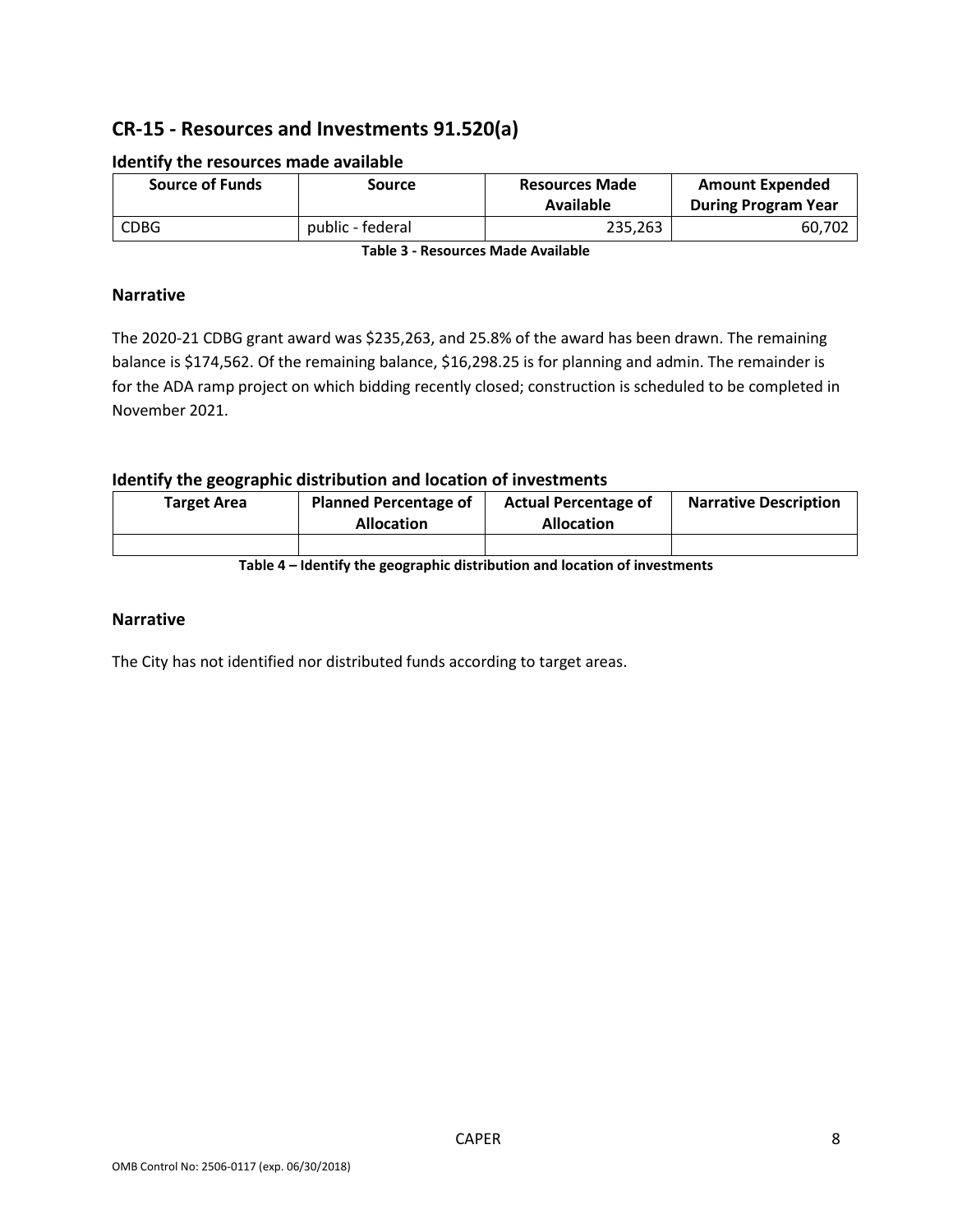#### **Leveraging**

**Explain how federal funds leveraged additional resources (private, state and local funds), including a description of how matching requirements were satisfied, as well as how any publicly owned land or property located within the jurisdiction that were used to address the needs identified in the plan.**

All sub-recipients receiving CDBG funds for 2019-20 program year projects provide regional services and receive funds from a combination of private, other local governments, state, and federal sources. All 2019-20 City-managed projects were supported by labor and technical assistance from City employees.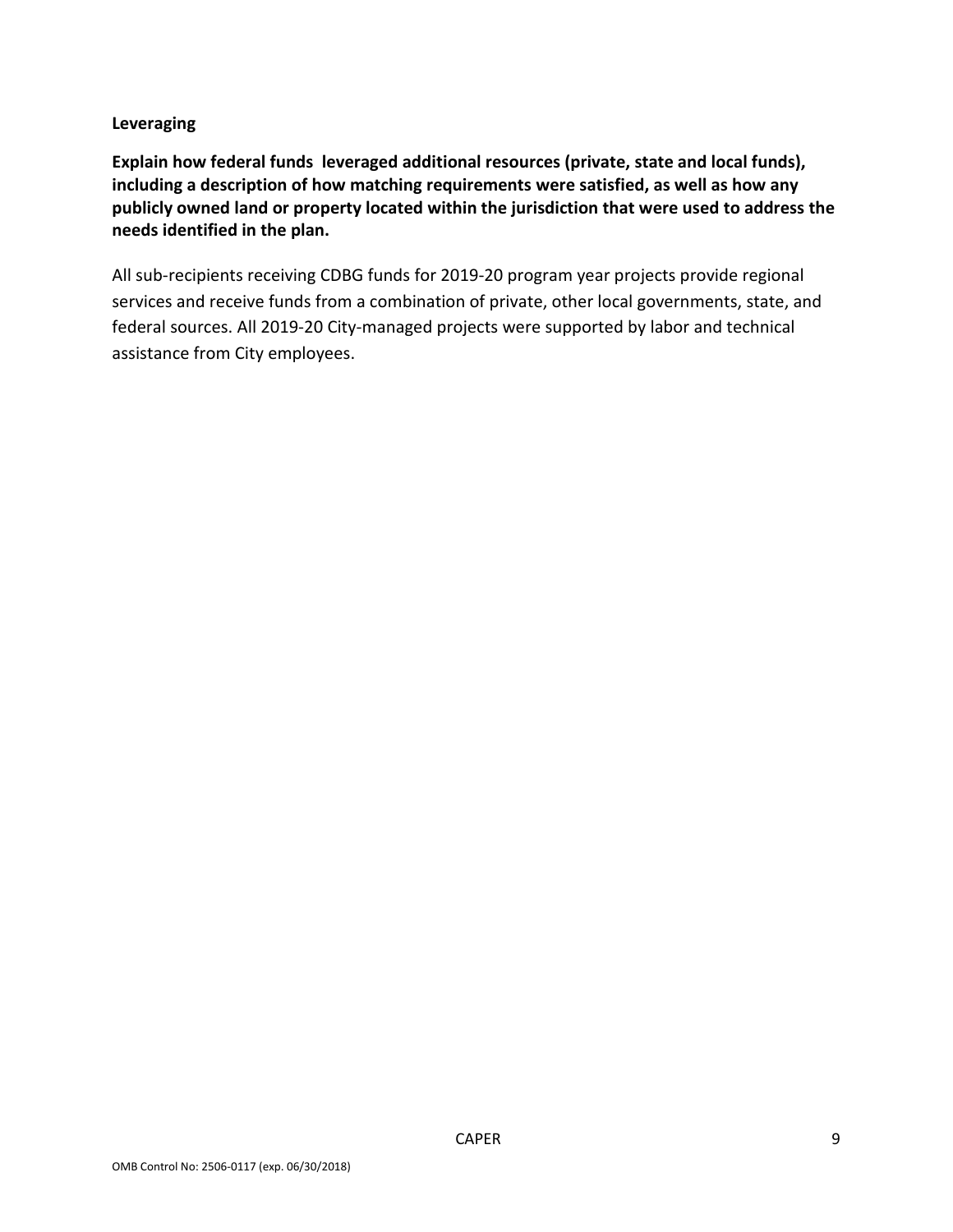# **CR-20 - Affordable Housing 91.520(b)**

**Evaluation of the jurisdiction's progress in providing affordable housing, including the number and types of families served, the number of extremely low-income, low-income, moderate-income, and middle-income persons served.**

|                                          | <b>One-Year Goal</b> | Actual |
|------------------------------------------|----------------------|--------|
| Number of Homeless households to be      |                      |        |
| provided affordable housing units        |                      |        |
| Number of Non-Homeless households to be  |                      |        |
| provided affordable housing units        | 0                    |        |
| Number of Special-Needs households to be |                      |        |
| provided affordable housing units        |                      |        |
| <b>Total</b>                             | 0                    |        |

**Table 5 – Number of Households**

|                                        | <b>One-Year Goal</b> | Actual |
|----------------------------------------|----------------------|--------|
| Number of households supported through |                      |        |
| <b>Rental Assistance</b>               | 0                    | 17     |
| Number of households supported through |                      |        |
| The Production of New Units            | 0                    |        |
| Number of households supported through |                      |        |
| <b>Rehab of Existing Units</b>         | 0                    |        |
| Number of households supported through |                      |        |
| <b>Acquisition of Existing Units</b>   | 0                    |        |
| <b>Total</b>                           | 0                    | 18     |

**Table 6 – Number of Households Supported**

#### **Discuss the difference between goals and outcomes and problems encountered in meeting these goals.**

Largely due to the modest amount of CDBG funds received annually by the City, it has been expected that the City would further affordable housing through other means, such as the Redevelopment Agency and Accessory Living Units.

In 2012, the City adopted the Accessory Living Unit Floating Zone to allow for guesthouses and accessory apartments on single-family properties. The expectation is that the market rate rents of such units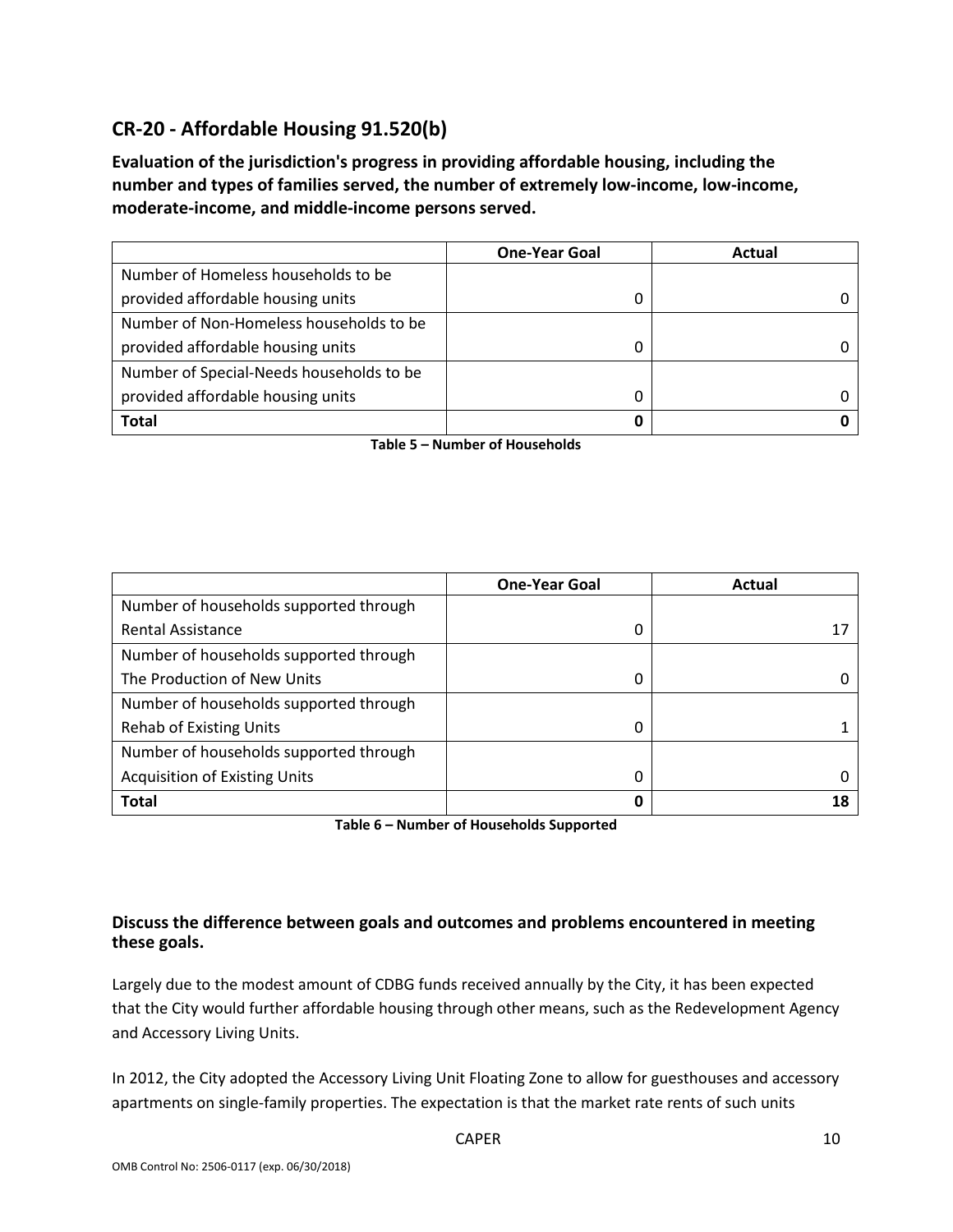would be affordable. During the 2019-20 program year, the City approved a total of 23 accessory units. These numbers were not reported as accomplished goals due to no federal funding being used to construct these units. Currently, the City is revising its ALU ordinance to simplify it, making it easier for staff to apply consistently and easier for residents to understand and utilize. Due to land availability, this is the strongest strategy in the City currently for creating new affordable housing units.

The City does have unexpended prior-year funds with a program that provides accessibility upgrades and emergency home repairs for eligible households. During the 2019 year, the City re-established ties with the subrecipient, Assist. As a result, two activites for one household were completed. More applications are in the works for the 2020 program year.

In 2014, the City joined the local HOME Consortium. Through HOME Consortium funds, among other things, a down-payment assistance program that is open for South Jordan residents and is sponsored by the Community Development Corportation of Utah. During 2019-2020, CDCU received \$50,000 of HOME funds from the county for purchases in South Jordan, Sandy, and West Jordan. No applicants purchased in South Jordan, and the funds were used by applicants purchasing homes in West Jordan. No funds are available through HOME and CDCU for South Jordan in 2020-21.

In January 2020, the City Council approved two programs (down payment assistance and housing rehab) to be funded by the City's Redevelopment Fund. These will be the City's main avenue of tackling affordable housing since more funding is available through the RDA than CDBG. In the wake of COVID-19 the City also approved RDA housing funds to be used for rental assistance through its current subrecipient, Utah Community Action (UCA). Through the RDA, the City has partnered with a developer to build workforce housing and is actively looking for another opportunity to build more.

Under previous CDBG coordinators, activites through UCA were reported under housing counseling instead of rental assistance. The activity includes both but is better reported as rental assistance. Starting with the 2019 year, this reporting error was fixed and counts above reflect that change.

#### **Discuss how these outcomes will impact future annual action plans.**

The City's 2020-21 AAP established similar goals. Due to unexpended, but available, funds for emergency home repairs and rehab and the creation of an RDA-funded down-payment assistance program, the 2020-21 AAP did not include funding for these housing-related projects.

**Include the number of extremely low-income, low-income, and moderate-income persons served by each activity where information on income by family size is required to determine the eligibility of the activity.**

| Number of Households Served | <b>CDBG Actual</b> | <b>HOME Actual</b> | <b>HTF Actual</b> |
|-----------------------------|--------------------|--------------------|-------------------|
| <b>Extremely Low-income</b> |                    |                    |                   |
| Low-income                  |                    |                    |                   |
| Moderate-income             |                    |                    |                   |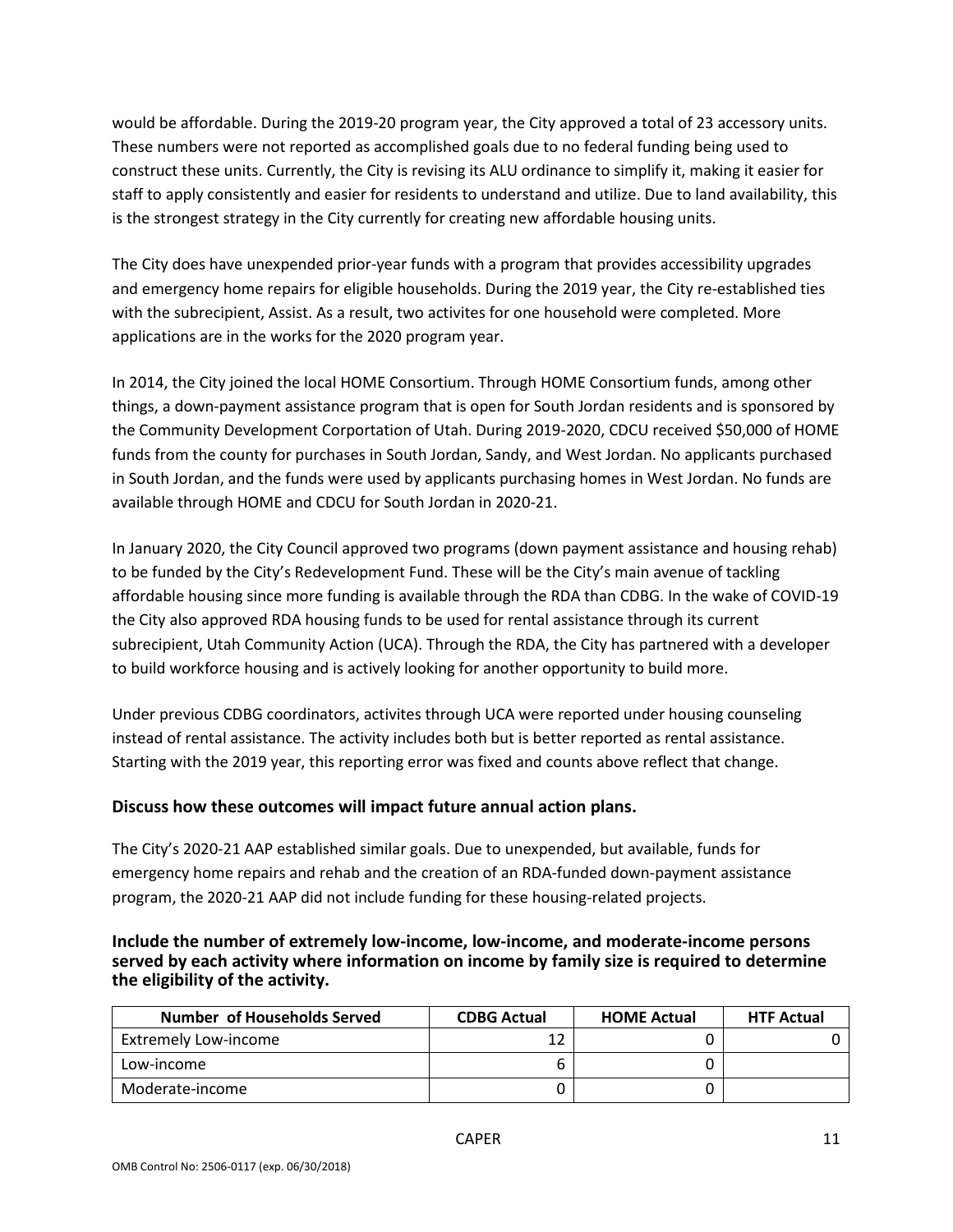| Total                                      | ЖC |  |  |  |  |  |  |
|--------------------------------------------|----|--|--|--|--|--|--|
| Table 7<br>/ – Number of Households Served |    |  |  |  |  |  |  |

#### **Narrative Information**

The City adopted a Moderate Income Housing Plan in November of 2019. Compared to the City's 2014 Housing Needs Study, there are more rental options available within the City, but a lower proportion of SFRs are available as rentals. In 2014 about 9.4 percent of SFRs were rentals, compared to the 6.7 percent today. However, the overall proportion of rentals of all types has increased from 18.9 percent to 23.1 percent. But the Census's 2017 American Community Survey (ACS) data estimated 63 percent of all rentals have a gross rent above \$1,000 per month. The median gross rent is \$1,405, compared to the County's \$1,015. Additionally, compared to the 2014 Housing Needs Study, overall home prices in the City have risen dramatically. In 2014, about 71 percent of homes were below \$300,000. Now only 24 percent are below that value.

As the population and number of households continue to rise, the City will have greater need to provide housing that meets the needs of residents and those interested in moving to the City. The current shortage plus that additional need each year means that (assuming current distributions of household incomes) the City will have a need of 10,370 affordable housing units by 2024. A large portion of this is made up of the current shortage with an additional 505 to 560 per year until 2024. Just five years ago the City had an excess of affordable moderate-income housing, but–-despite best efforts by the City– housing affordability is a major statewide issue presenting challenges for all communities.

The City will need funds much more substantial than CDBG to address this affordable unit shortage. The City plans to use RDA funds for this purpose.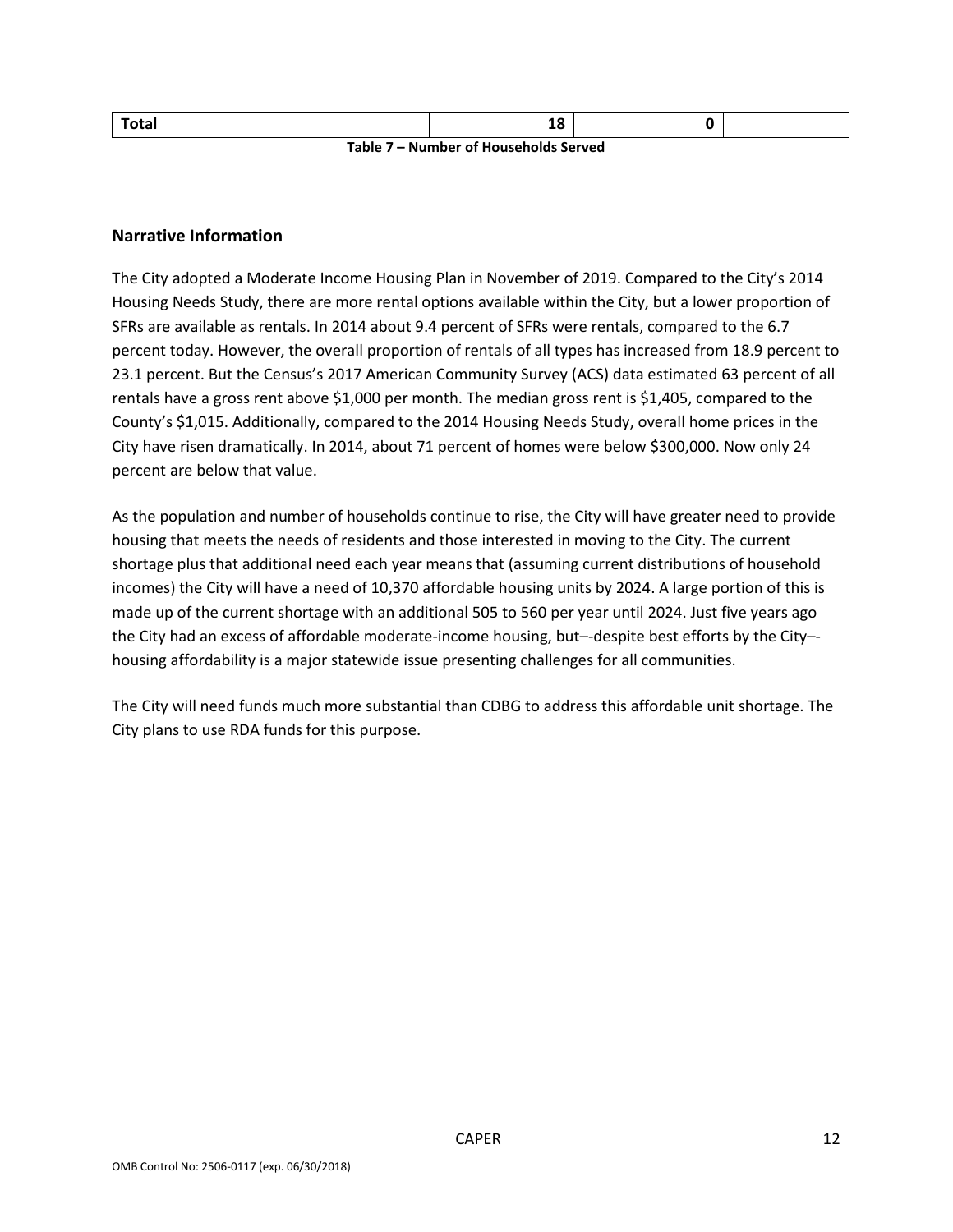# **CR-25 - Homeless and Other Special Needs 91.220(d, e); 91.320(d, e); 91.520(c)**

**Evaluate the jurisdiction's progress in meeting its specific objectives for reducing and ending homelessness through:**

# **Reaching out to homeless persons (especially unsheltered persons) and assessing their individual needs**

The City provided CDBG funds to support two of the leading agencies in the region serving homeless needs and working to reduce homelessness: the Road Home and South Valley Sanctuary. Funds were also provided for a third year to the INN Between, which celebrates the 5-year anniversary of its founding this year. There are currently no facilities or programs operating within the City itself.

The Road Home is considered by the City to be the most comprehensive single agency in the region serving the homeless. According to their year-end report, the Road Home served 12 South Jordan residents. These individuals from South Jordan received a total of 372 shelter stays and had access to case management, showers, meals, clothing, health and mental health services, and referrals to other community resources.

South Valley Sanctuary provides shelter and services for victims of domestic violence in the region. Their services are available to women, men, and children. In addition to shelter needs, they operate two Community Resource Centers, a 24/7 hotline, and several education programs. Whereas the shelter is a confidential location, the Community Resource Center and hotline make resources available for a broader range of needs and without having to shelter all individuals with needs. This program year, South Valley Sanctuary provided the following services to South Jordan residents: 71 crisis hotline calls, 112 case management services, 34 clinical services, 5 sexual assault services, and 8 emergency shelter stays. Due to COVID-19, this was a significant increase in residents served.

The INN Between provides shelter and services for homeless individuals requiring respite or hospice care. Their primary goal is to ensure those who are terminally ill can experience the end of life with dignity. As of the time of writing, the INN Between proudly reports that their home is still COVID-free. According to their year-end report, 3 South Jordan residents received medical care and shelter.

#### **Addressing the emergency shelter and transitional housing needs of homeless persons**

The City funds the Road Home, in part, because of their overall approach towards homelessness. The Road Home provides emergency shelter and programs for transitional housing for homeless persons. The City also funds the INN Between because of the unique role it provides in providing medical care and hospice, helping homeless persons discharged from a hospital to recover in a safe location with the needed medical care. They are currently the only providers of this service.

#### **Helping low-income individuals and families avoid becoming homeless, especially extremely**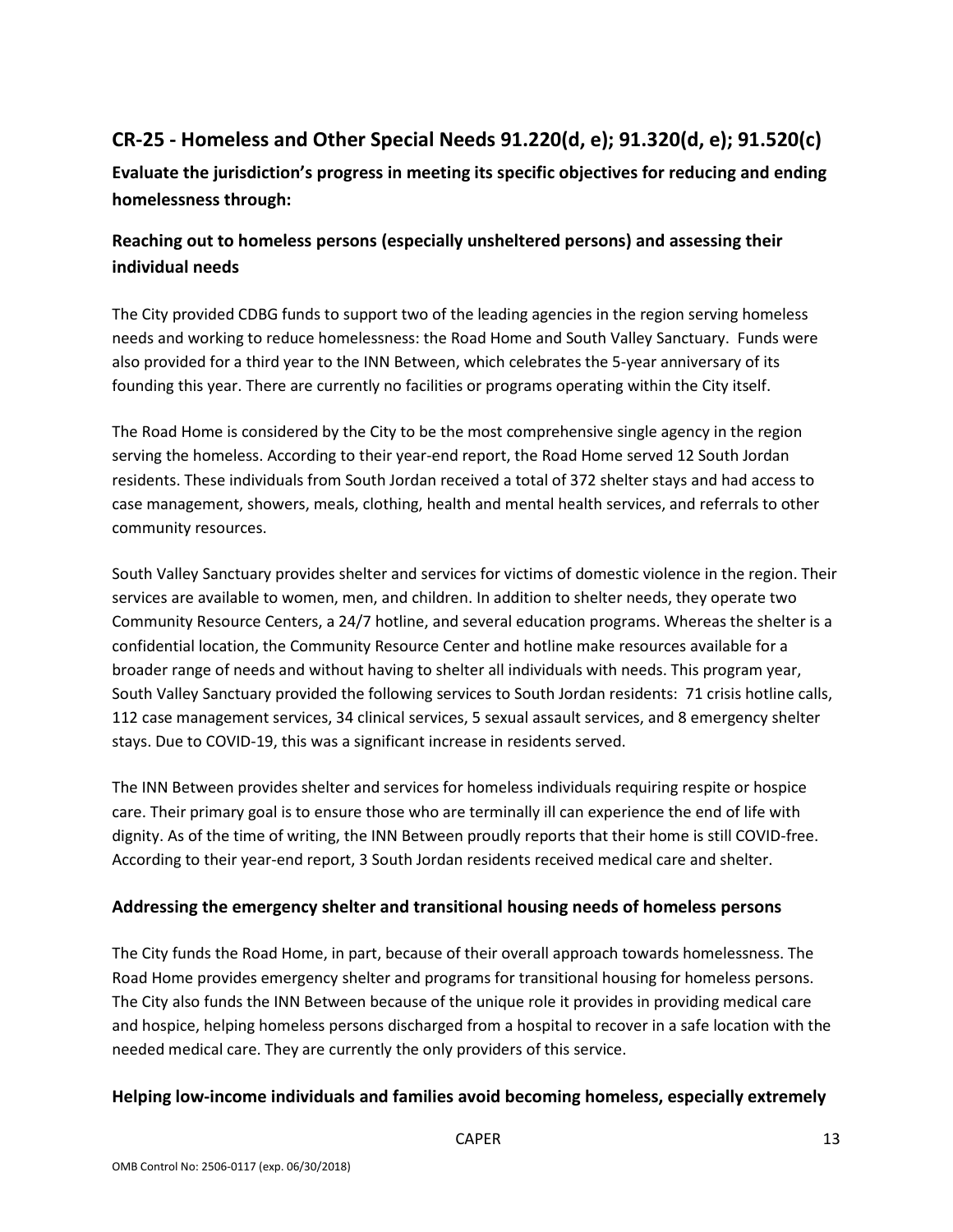**low-income individuals and families and those who are: likely to become homeless after being discharged from publicly funded institutions and systems of care (such as health care facilities, mental health facilities, foster care and other youth facilities, and corrections programs and institutions); and, receiving assistance from public or private agencies that address housing, health, social services, employment, education, or youth needs**

As has been mentioned, the Road Home manages a very comprehensive program founded on a Housing First approach. Their Pay for Success Program targets individual men and women with shelter stays between 90-364 days. Services offered by the Road Home include programs for transitional housing.

The INN Between is Utah's first and only hospice for individuals experiencing homelessness, solving a critical gap in end of life care for the community's homeless adults. All their clients are extremely low income. They range from the chronically homeless to those facing first time homelessness when their disease leads to medical bankruptcy. When homeless individuals are admitted, the hospitals must safely discharge them, otherwise, the patient must remain in the hospital, at great cost to the community. The INN Between services this particularly vulnerable group.

**Helping homeless persons (especially chronically homeless individuals and families, families with children, veterans and their families, and unaccompanied youth) make the transition to permanent housing and independent living, including shortening the period of time that individuals and families experience homelessness, facilitating access for homeless individuals and families to affordable housing units, and preventing individuals and families who were recently homeless from becoming homeless again**

One of the primary objectives of the City's CDBG programs is to "support family and individual stability, self-reliance, and prosperity." The City's CDBG program supports a wide range of public services that serve essential needs (shelter, food, health care) of individuals who may be facing homelessness. The majority of these public services have a comprehensive and collaborative approach to helping homeless persons transition out of homelessness.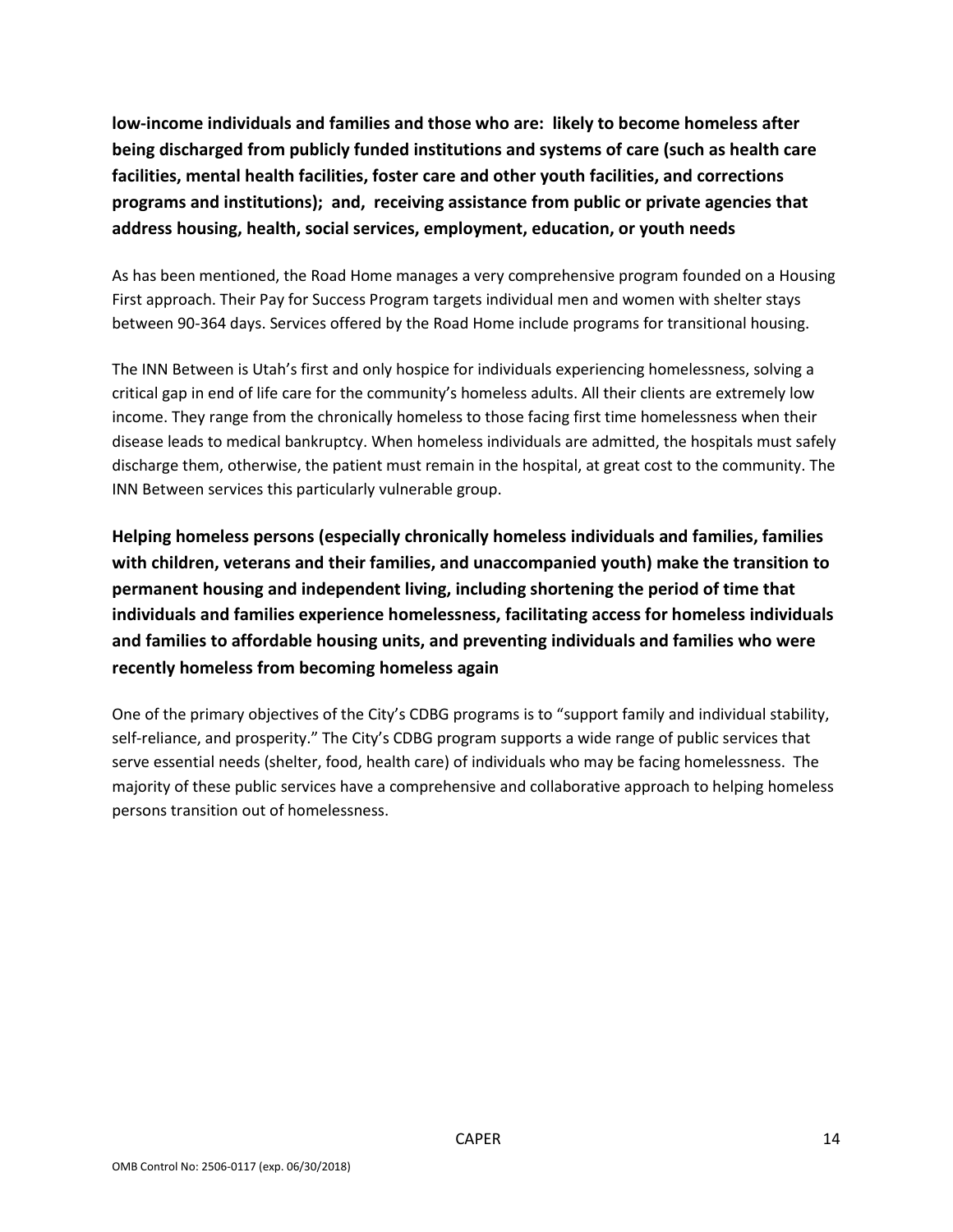# **CR-30 - Public Housing 91.220(h); 91.320(j)**

#### **Actions taken to address the needs of public housing**

There are currently no public housing facilities located within the City, and public housing is not directly addressed by the City's CDBG program. However, regional public housing issues are addressed by the local HOME consortium, of which the City is a member.

### **Actions taken to encourage public housing residents to become more involved in management and participate in homeownership**

Not applicable.

#### **Actions taken to provide assistance to troubled PHAs**

Not applicable.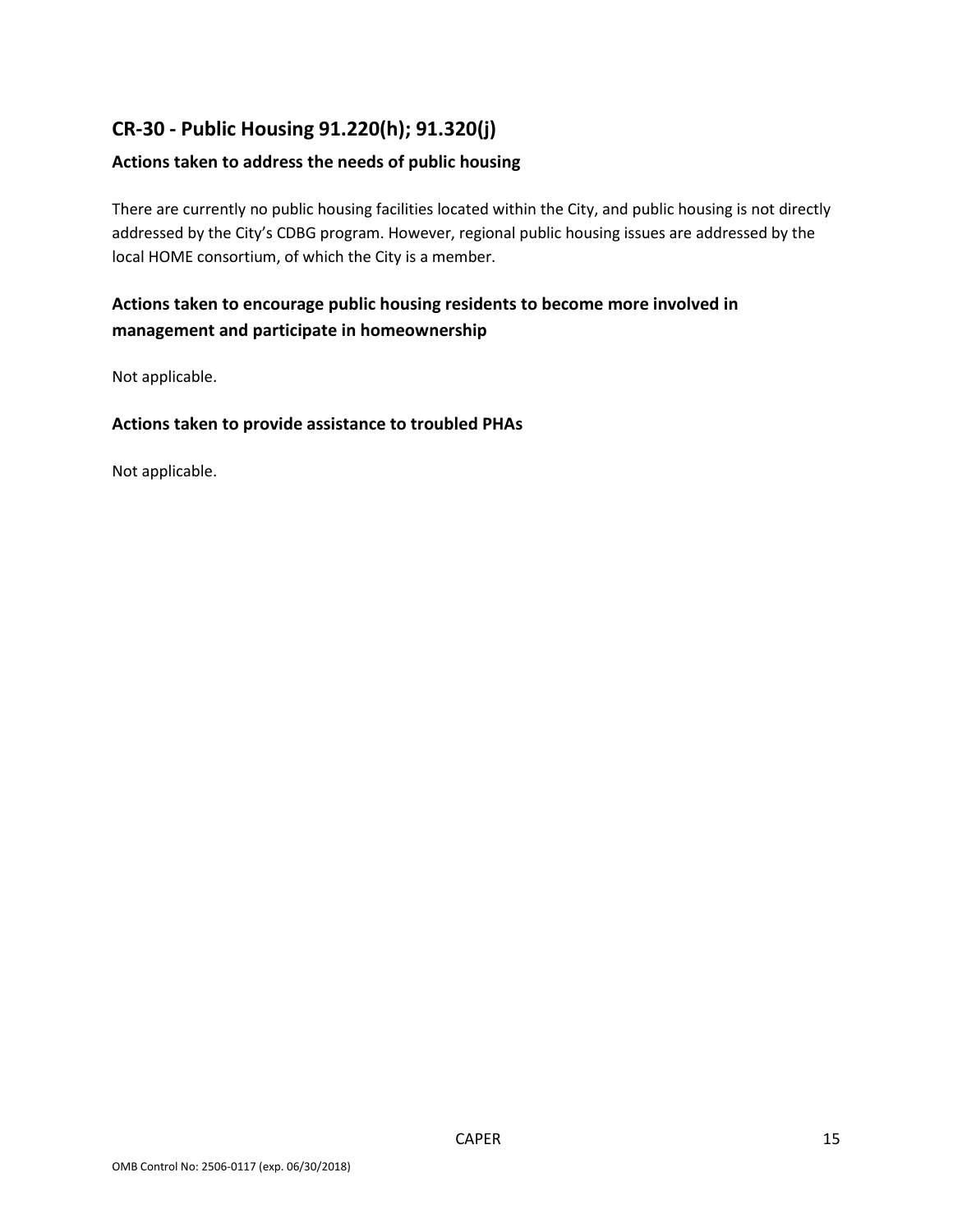# **CR-35 - Other Actions 91.220(j)-(k); 91.320(i)-(j)**

**Actions taken to remove or ameliorate the negative effects of public policies that serve as barriers to affordable housing such as land use controls, tax policies affecting land, zoning ordinances, building codes, fees and charges, growth limitations, and policies affecting the return on residential investment. 91.220 (j); 91.320 (i)**

During the 2019-2020 program year, the city issued permits for 1222 residential units (according to City Building Division data). Of those, 63% (up from 46% last year) were for non-single family detached housing (townhomes, condos, apartments). During the program year, the city issued 981 residential permits. Of those, 82% (up from 78% last year) were in one large mixed-housing project (Daybreak).

In 2019, the City adopted an updated General Plan, including a Moderate Income Housing Plan. The Housing Plan includes the following goals:

- 1. Ensure development of well-designed housing that qualifies as Affordable Housing to meet the needs of moderate-income households within the City.
- 2. Promote the development of diverse housing types that provide life-cycle housing for a full spectrum of users.
- 3. Maintain existing and well-maintained single-family residential neighborhoods.
- 4. Facilities the growth of new, safe, and well-planned neighborhoods within the City.

Daybreak, a master-planned development within the City, is a significant contributor to reaching these goals. As noted above, most residential growth is happening in this area and includes small lots and nonsingle family detatched housing. The densest part of Daybreak is forthcoming.

The City continues to actively participate in the local HOME consortium. This year, funding for several affordable housing developments were approved through the consortium's vote.

During the 2018-19 program year, the manager of the City's Redevelopment Agency (RDA) secured approval for a Workforce Housing project in partnership with a local developer. The project will create 9 affordable units for households that are 80% AMI or less. Construction has now begun on this development. In January 2020, the City Council approved housing repair and down payment assistance programs for LMI individuals. Work is being done on these programs to prepare for their launch.

#### **Actions taken to address obstacles to meeting underserved needs. 91.220(k); 91.320(j)**

Prior to the 2016-17 program year, the majority of CDBG funding served the needs of seniors in the community. The 2016-17 program year started a transition away from seniors and included a focus on some of the needs in the City's neighborhoods. The majority of the 2018-19 funding was allocated to constructing new ADA ramps that were identified to be non-compliant to current regulations.

The City also continues to be open to ways to better serve the needs of residents through public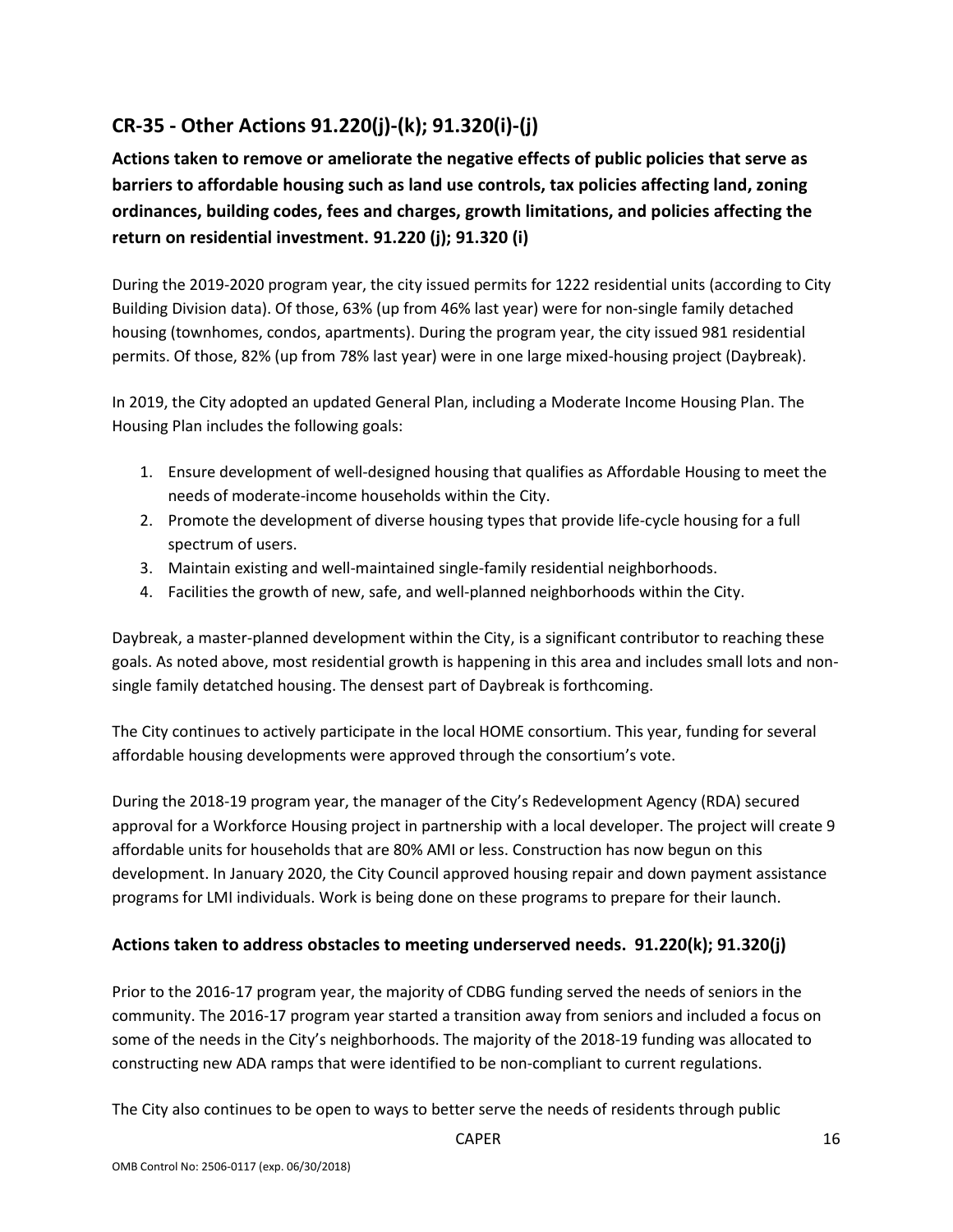services. The 2019-20 AAP also included a new public service providing healthcare.

#### **Actions taken to reduce lead-based paint hazards. 91.220(k); 91.320(j)**

Based on Census data and City estimates, over 90% of all housing within the City has been built since 1978, so lead-based paint is not considered to be a widespread concern in the City. For similar reasons, the Salt Lake County Health Department has recently discontinued testing and remediation programs. The focus of the Health Department is now on education. Residents of South Jordan can access Health Department information at www.slcohealth.org/programs/leadFreeKids/index.

#### **Actions taken to reduce the number of poverty-level families. 91.220(k); 91.320(j)**

The 2019-20 program year is the fifth year of the 2015-2019 Consolidated Plan. One change from the previous Consolidated Plan was a goal to "Support Training and Education Programs." The goal was added to encourage CDBG-supported projects that result in the reduction of poverty-level families. One project that directly addresses this goal was funded in the 2019-20 program year: the Utah Community Action Case Management and Housing Program. Accomplishments through this program were reported under rental subsistence payments, however, all of those reported there also recieved education through the program. In the 2020-24 Consolidated Plan, a renewed and clearer focus on education has been adopted.

#### **Actions taken to develop institutional structure. 91.220(k); 91.320(j)**

The 2019-2020 program year was the eighth year of the City's CDBG program. The City continues to strive to improve its program. In June of 2019, Katie Olson was appointed the CDBG Coordinator. This staffing change should allow for more staff time dedicated to CDBG than was available under the previous set-up. The creation of the 2020-2024 Consolidated Plan included a rigorous effort by the CDBG Coordinator to improve internal communications about potential activities and awareness of CDBG funding uses. The City has relied on guidance from HUD staff and has sought to take advantage of training opportunities, including attending an NCDA CDBG Basics course.

# **Actions taken to enhance coordination between public and private housing and social service agencies. 91.220(k); 91.320(j)**

In preparation for the 2020 Consolidated Plan, the CDBG Coordinator held meetings with all of our subrecipients who provide public services, in addition to a housing nonprofit. Some site visits were held before COVID-19 limited in-person efforts. This effort has resulted in significantly improved relations between the City and local service providers, including increased name recognition, more regular checkins, and some much needed face-time. Although the lack of funds limits what the City can do with CDBG funds to address housing, the City strives to maintain a good relationship with the housing authority and other housing agencies serving residents of South Jordan. The City's involvement with the HOME consortium has provided opportunities to build relationships with a wider range of housing and service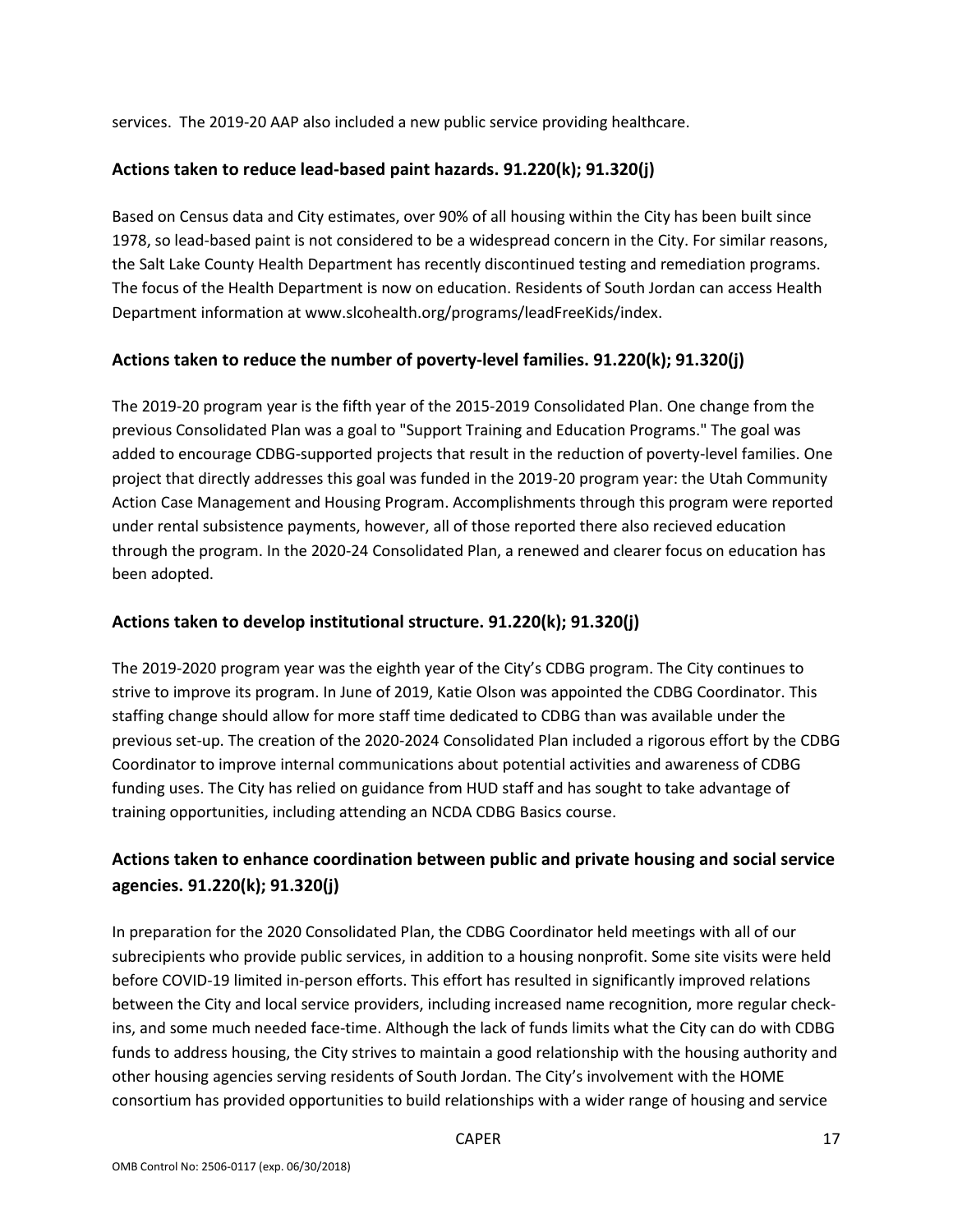providers in the region.

# **Identify actions taken to overcome the effects of any impediments identified in the jurisdictions analysis of impediments to fair housing choice. 91.520(a)**

The Regional Analysis of Impediments to Fair Housing Choice (2014) identified the following three impediments specific to South Jordan:

- Housing plan fails to address affordable rental housing
- Large single-family lots
- Absence of rent-assisted family rental units.

#### **Housing plan fails to address affordable rental housing**

During the program year, the City issued permits for 23 guesthouses and accessory apartments. The ALU ordinance is also currently being revised to improve simplicity and application. This is a significant step towards encouraging rental units in areas of the City where land is not available for new builds.

#### **Dominance of large single-family lots**

During the 2019 program year the City permitted 804 dwelling units in the Daybreak community, the majority of those permits consisting of small-lot single family and townhomes.

#### **Absence of rent-assisted family rental units**

The City continues to participate in the local HOME consortium, which directly funds regional projects that include support for existing rent assisted units and the development of new units.

The RDA-funded workforce housing project is a step toward this impediment.

Additionally the City has reduced parking requirements for transit-oriented development and is planning and creating opportunities for mixed-use development near transit that includes affordable housing.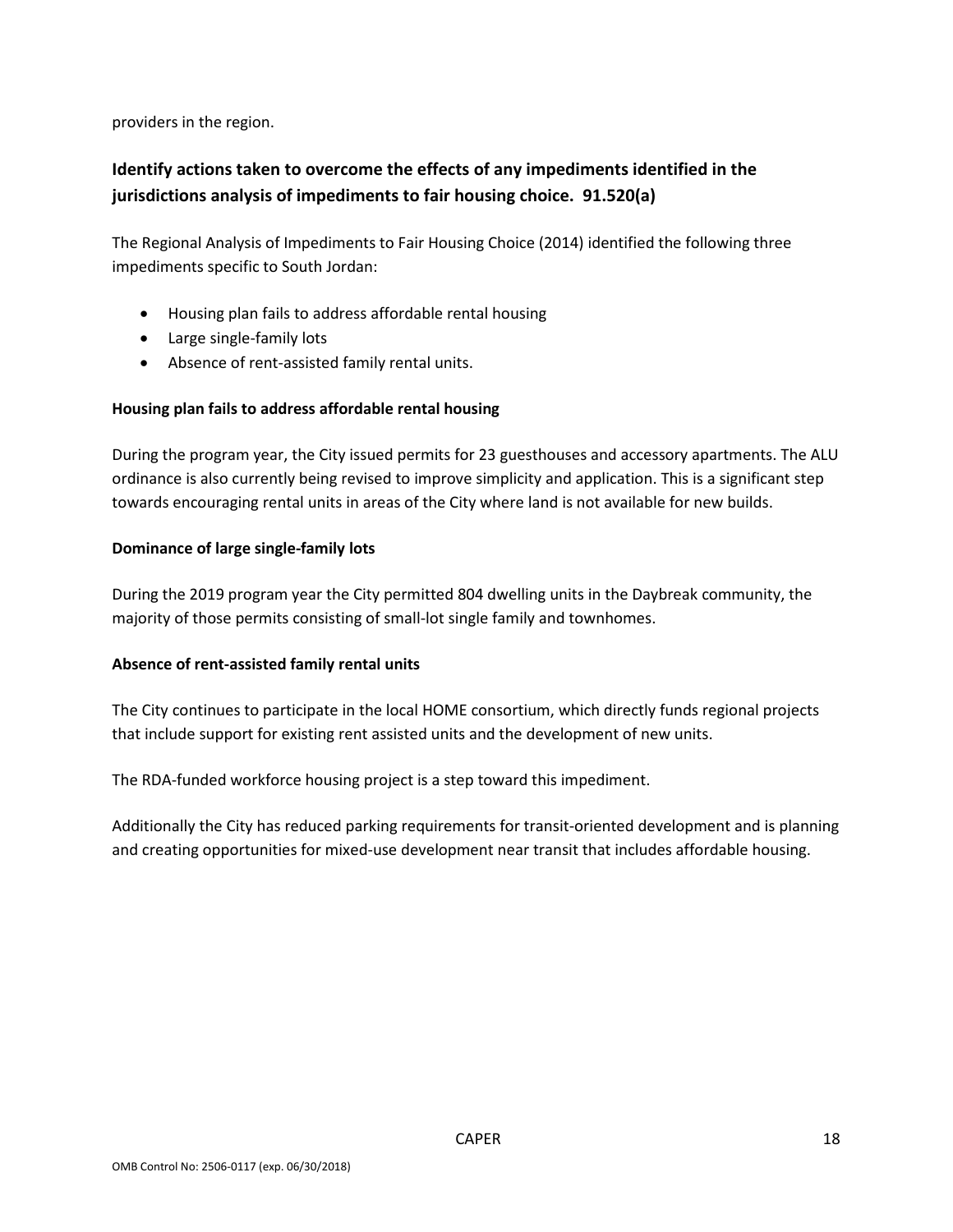# **CR-40 - Monitoring 91.220 and 91.230**

# **Describe the standards and procedures used to monitor activities carried out in furtherance of the plan and used to ensure long-term compliance with requirements of the programs involved, including minority business outreach and the comprehensive planning requirements**

The typical standards and procedures used to monitor activities follow the 2019 Monitoring Plan.

#### **Citizen Participation Plan 91.105(d); 91.115(d)**

# **Describe the efforts to provide citizens with reasonable notice and an opportunity to comment on performance reports**.

The City's Citizen Participation Plan (March 2012) was prepared and approved in preparation for the initial consolidated plan planning process. The Plan was also included in the 2015-2019 Consolidated Plan. The Citizen Participation Plan identifies the process for plan and report preparation, was reviewed regularly throughout the program year and was followed in preparing the 2019 CAPER. In May of 2020, the Citizen Participation Plan was amended to allow for virtual hearings, due to COVID-19. A public hearing to approve the CAPER was held on Sept. 15, 2020. The draft of the CAPER was available online, at City Hall, and by request from Aug. 28 through Sept. 28. Public notice was issued online and in two major newspapers, annoucing availablity of the draft and information for the public hearing.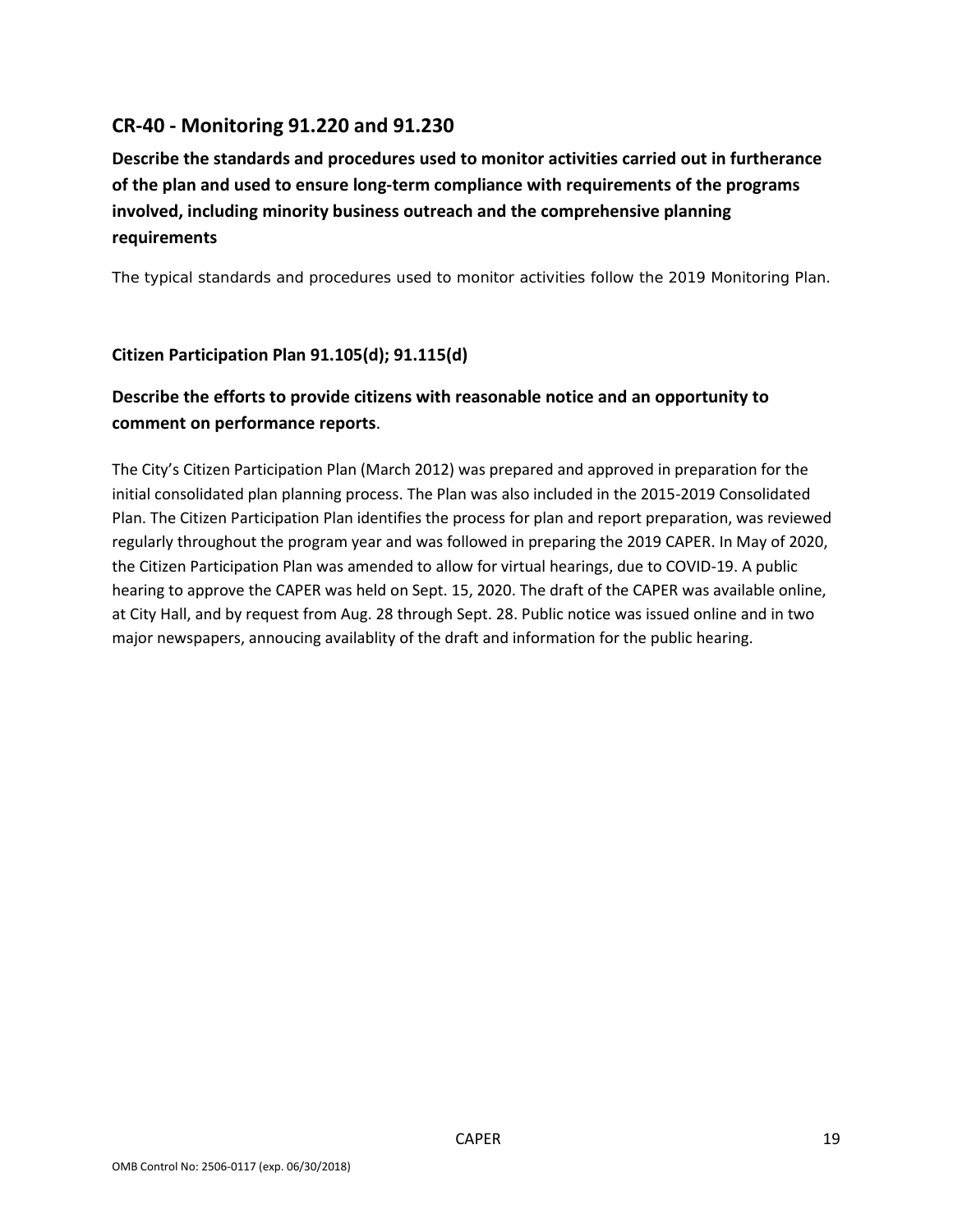# **CR-45 - CDBG 91.520(c)**

# **Specify the nature of, and reasons for, any changes in the jurisdiction's program objectives and indications of how the jurisdiction would change its programs as a result of its experiences.**

The City did change program objectives during the program year as part of its amendment to allow for CDBG-CV funds. The goal of "preparing, preventing, and responding to the coronavirus" was added. Outside of these CV changes, no other changes were made.

The 2019-20 program year did provide the opportunity to address underserved goals of the 2015-19 Consolidated Plan. After years of addressing improvements at the City's senior center, the CDBG program continued its transition towards a focus on the goal to "provide improvements in deficient neighborhoods." The majority of funding from the 2019-20 program year was directed towards replacing ADA ramps that were out of compliance. A revival of the 2015 activity to provide housing repairs also furthered this goal.

### **Does this Jurisdiction have any open Brownfields Economic Development Initiative (BEDI) grants?**

No

**[BEDI grantees] Describe accomplishments and program outcomes during the last year.**